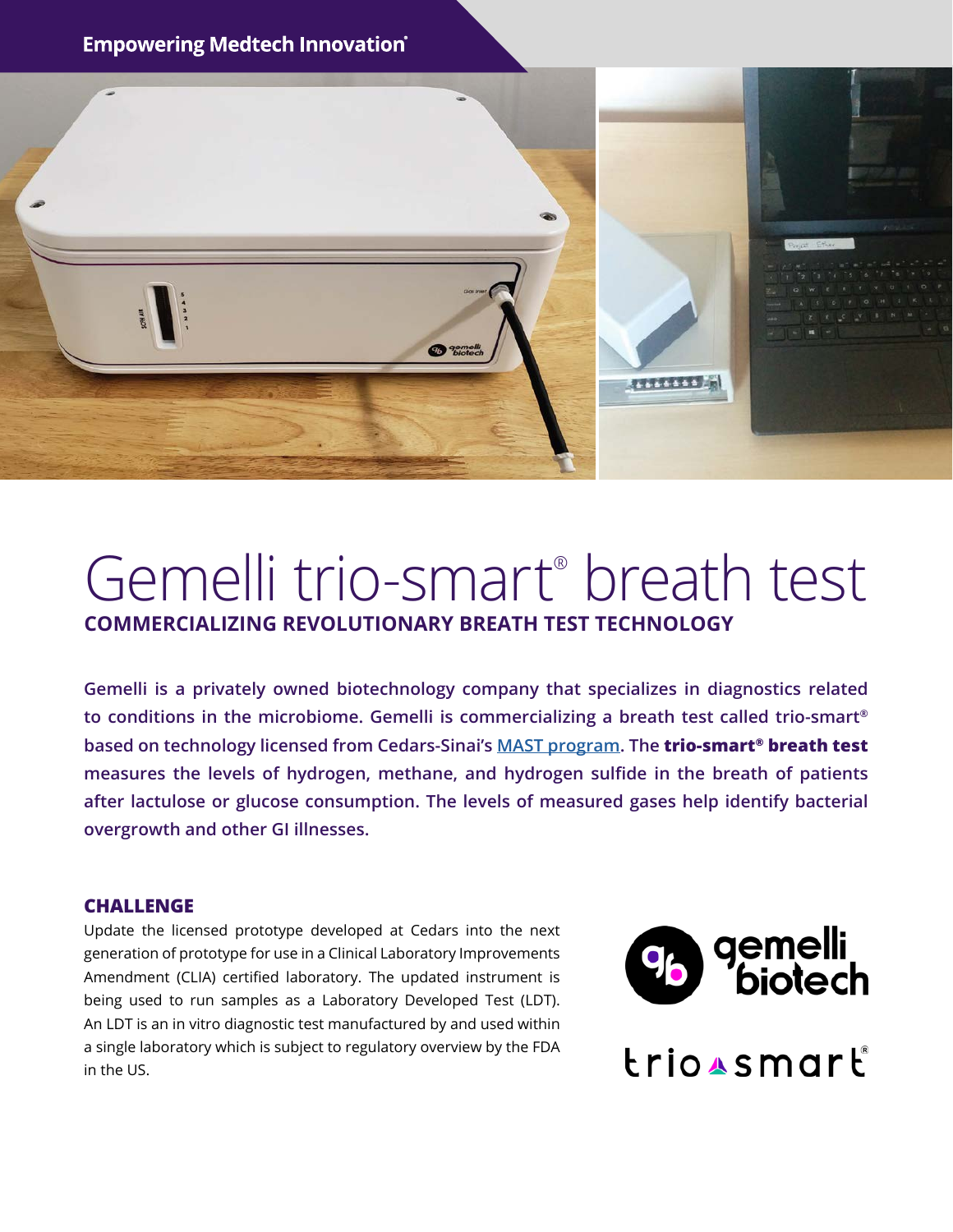### **PROCESS**

Cedars and StarFish worked on the initial prototype together to prove out aspects of the core technology and clinical validity. Gemelli met StarFish through Cedars and built a great relationship with Mark Drlik, StarFish Medical Director of Program Design, and many other key members of the StarFish team. A 2018 working session with StarFish solidified the project goals.

The team worked with Dr. Mark Pimentel's laboratory to test samples using the prototype and a new proprietary collection system that collected early and meaningful clinical data to build confidence in the solution. The collection system captures and transports all three gases (hydrogen, methane, and hydrogen sulfide) using sealed bags. The collection system is optimized for breath sample collection and sample transportation to the Gemelli laboratory.

The StarFish and Gemelli teams utilized that prototype and then developed the commercial instruments that sit within a CLIA certified laboratory in California. This design cycle leveraged StarFish Medical's royalty free Data Acquisition system to accelerate development and included StarFish experts in a wide variety of engineering disciplines to take the key elements from an early prototype to a purpose-built, integrated device that could be validated within the laboratory setting.

Consistency between instruments remained an important requirement as a large number of instruments are required to have sufficient capacity in the CLIA certified laboratory. The instruments can be calibrated by lab personnel on a daily basis. No matter where the breath is coming from, or which machine it goes to, there is consistency between all of the different instruments.

*"StarFish Medical is pleased to be a part of Gemelli's ongoing success in transforming the SIBO and IBS testing and diagnostic market by offering something that's quite revolutionary in this space, that allows a lot of underserved folks to finally get real answers about their GI symptoms.* 

*With Gemelli's strong clinical and strategic understandings in the area, the developed technologies are now having a positive impact on the quality of life for patients suffering from SIBO and other microbiome illnesses"*

- **> Mark Drlik**
	- *Director of Program Design StarFish Medical*

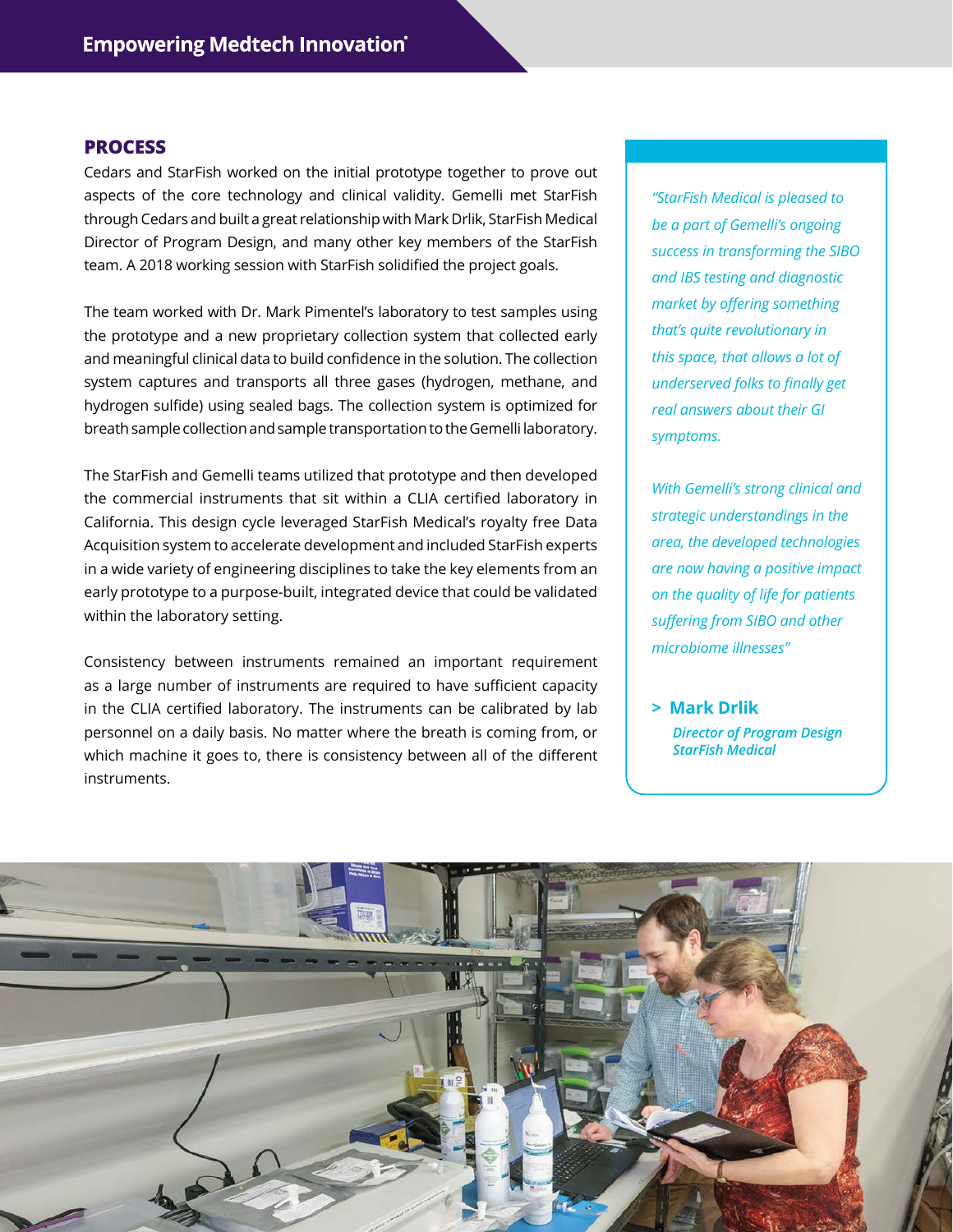# **Empowering Medtech Innovation**®





# **TEAMWORK**

#### **Matt Mitcho, CEO, Gemelli Biotech:**

*"StarFish has been a great partner working across a number of different project partners, including our laboratory. They helped with the development of the instrument and assisted us in making sure that the collection system is top notch. Now they are working with us as we service the instruments and monitor their wear and tear so there is consistency in results across all of the instruments.* 

*We've worked really closely with the StarFish team in order to proactively send an instrument back for factory calibration and to make sure we're assessing all of the different components of each instrument to keep them operating without interruption within the commercial setting. That relationship is the most important between StarFish and our CLlA Laboratory.* 

*I highly recommend working with someone like StarFish, specifically to develop this type of asset because we don't have the engineering or supply chain expertise in-house. We eventually could or will, but at the stage that we were in three years ago, it was definitely a great opportunity for outsourcing and even ensuring the scalability of the products. We did look for outside partners to take the plans in order to develop additional instruments cheaper. We came right back to StarFish because of the relationship that we've built and the reliability of the end product, which in the end is what allows us to service the customers that trust us with their testing.* 

*The process that StarFish goes through to ensure that the instruments that we've developed are top notch, calibrated perfectly, and can provide consistent results over time can be tedious, but is never cumbersome. That process has given us confidence to enter the market. It has also given our CLIA certified laboratory confidence that the instruments that they are working with are really unmatched because of the gauntlet that we've gone through in order to ensure their consistency, efficiency, and effectiveness."*